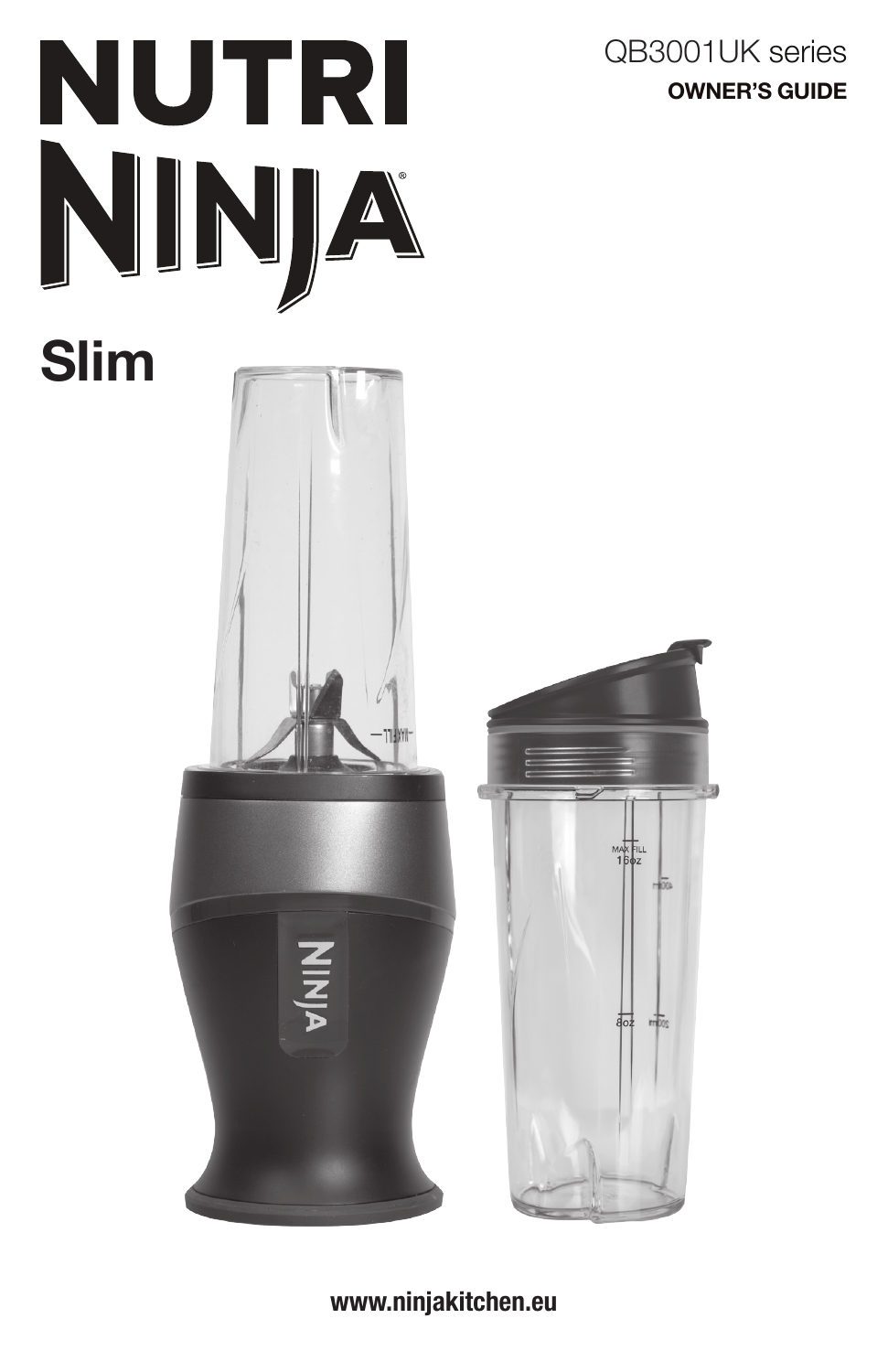# IMPORTANT SAFETY INSTRUCTIONS For Household Use Only

WHEN USING ELECTRICAL APPLIANCES, BASIC SAFETY PRECAUTIONS SHOULD ALWAYS BE FOLLOWED, INCLUDING THE FOLLOWING:

READ ALL INSTRUCTIONS BEFORE USING YOUR NUTRI NINJA® SLIM.

# WARNING:

The blades are not affixed to the unit. They are removable and very sharp. Handle with care!

# **A CAUTION:**

In order to avoid a hazard due to inadvertent resetting of the thermal cut-out, this appliance must not be supplied through an external switching device, such as a timer, or connected to a circuit that is regularly switched on and off by the utility.

# IMPORTANT:

This appliance is not intended for use by persons with reduced physical, sensory or mental capabilities, or lack of experience and knowledge, unless they have been given supervision or instruction concerning use of the appliance by a person responsible for their safety.

Children shall not use or play with this appliance. Close supervision is necessary to keep appliance and cord out of reach of children during use.

# WARNING:

## TO REDUCE THE RISK OF FIRE, ELECTRIC SHOCK OR INJURY:

- 1 To protect against electrical shock, **DO NOT** submerge the appliance or allow the power cord to come into contact with water or any other liquid.
- 2 **DO NOT** allow children to operate the appliance or use as a toy. Close supervision is necessary when any appliance is used near children.
- 3 Never leave an appliance unattended when in use.
- 4 Turn the appliance off and remove the power cord from the electrical outlet when not in use, before assembling or disassembling parts, accessing parts that move while in use and before cleaning. To unplug, grasp the plug and pull from the electrical outlet. Never pull from the power cord.
- 5 **DO NOT** abuse the power cord. Never carry the appliance by the power cord or yank it to disconnect from electrical outlet; instead, grasp the plug and pull to disconnect.
- 6 DO NOT use with damaged cord or plug.
- **7 DO NOT USE** if the appliance is not working, has been dropped, dropped into water, damaged or left outdoors.
- 8 **NO SERVICEABLE PARTS.** Incorrect re-assembly or repair can cause a risk of electrical shock or injury to persons when the appliance is used. Contact Customer Service.
- 9 If the supply cord is damaged, it must be replaced by the manufacturer, its service agent or similarly qualified persons in order to avoid a hazard.
- 10 **DO NOT** let the power cord hang over the edge of table or counter or touch hot surfaces such as the stove.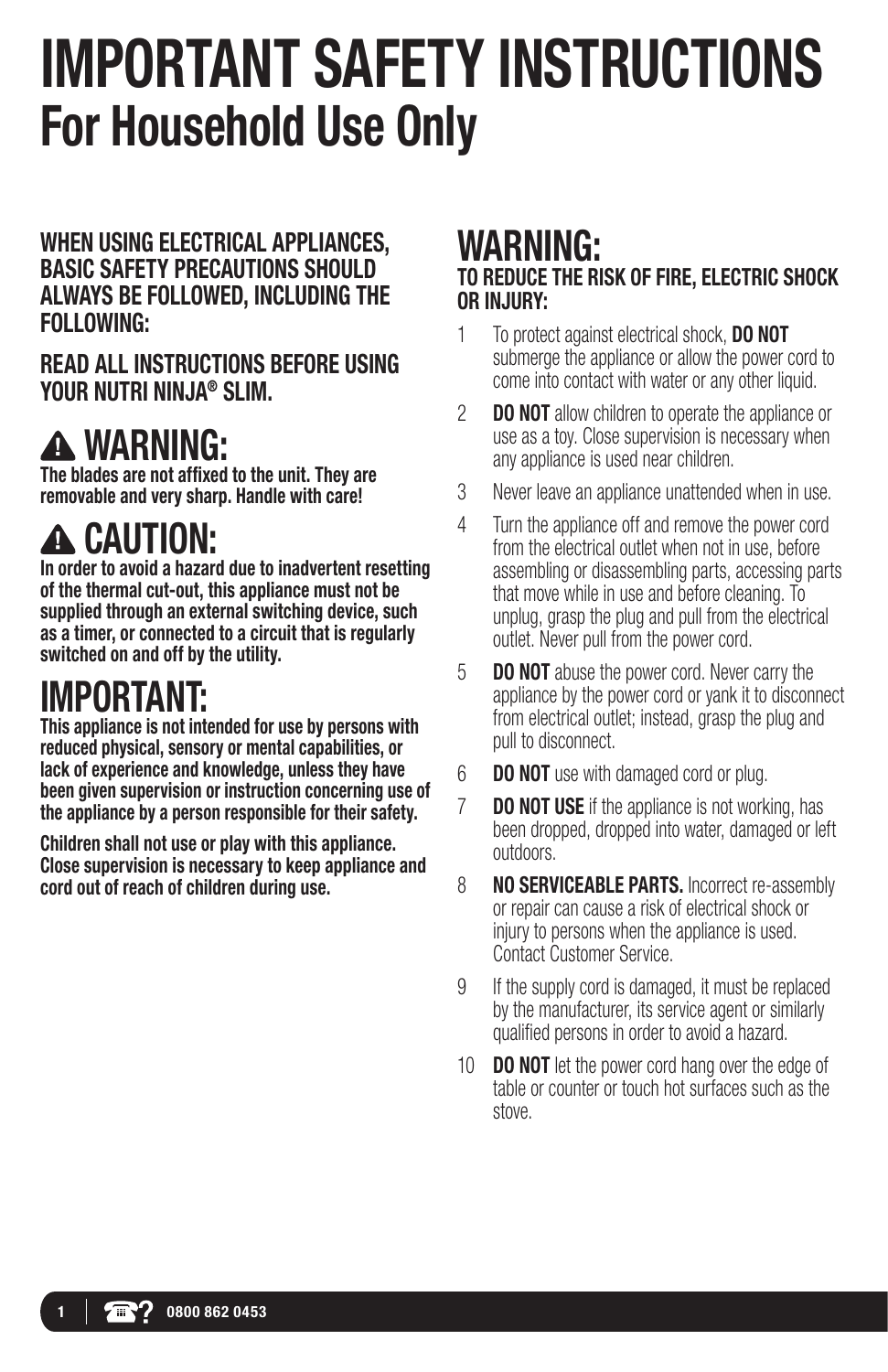- 11 Always use the appliance on a dry, level surface.
- 12 Keep hands, hair, clothing, as well as utensils out of container while processing or blending to reduce the risk of severe injury to persons or damage to the appliance. A scraper may be used but only when the appliance is not running.
- 13 CAUTION: The blades are not affixed to the unit. They are removable and extremely sharp. When handling the blades, do not hold the blades but rather always hold by the base of the blade assembly. Blades are sharp. Handle carefully!
- 14 Avoid contact with moving parts.
- 15 **DO NOT** remove the Power Pod before the blades have stopped turning.
- 16 **DO NOT** attempt to sharpen blades.
- 17 **DO NOT** use the appliance if the blades are bent or damaged.
- 18 **DO NOT** block the vents on the Power Pod when using the appliance.
- 19 **DO NOT** operate this appliance on or near any hot surfaces (such as gas or electric burner or in a heated oven).
- 20 The use of attachments or accessories including canning jars, not recommended by the manufacturer may result in fire, electric shock or personal injury.
- 21 To avoid injury, never attempt to place the single serve blade assembly onto the Power Pod without first assembling the blade assembly to the Nutri Ninja cup.
- 22 When using the blades, make sure they are properly installed before operating the appliance.
- 23 CAUTION: DO NOT PROCESS HOT FOODS OR **HOT LIQUIDS.** Allow hot ingredients to cool before processing.
- 24 Extreme caution must be used when moving an appliance containing hot food, water or other liquids.
- 25 **DO NOT** expose containers to extreme temperature changes.
- 26 **DO NOT** overfill. **DO NOT** exceed max fill line.
- 27 **DO NOT** operate the appliance empty.
- 28 To reduce the risk of burns, always allow the appliance to cool before taking off parts and before cleaning.
- 29 Max ON time is 30 seconds under 700W load. If the appliance overheats, a thermal switch will become activated and shut off the motor. To reset, unplug the appliance and let it cool down for approximately 15 minutes before using again.
- 30 THIS PRODUCT IS INTENDED FOR HOUSEHOLD **USE ONLY.** Do not use this appliance for anything other than its intended use. Do not use outdoors.
- WARNING: Extension cords are not recommended for use with this product.

# SAVE THESE **INSTRUCTIONS**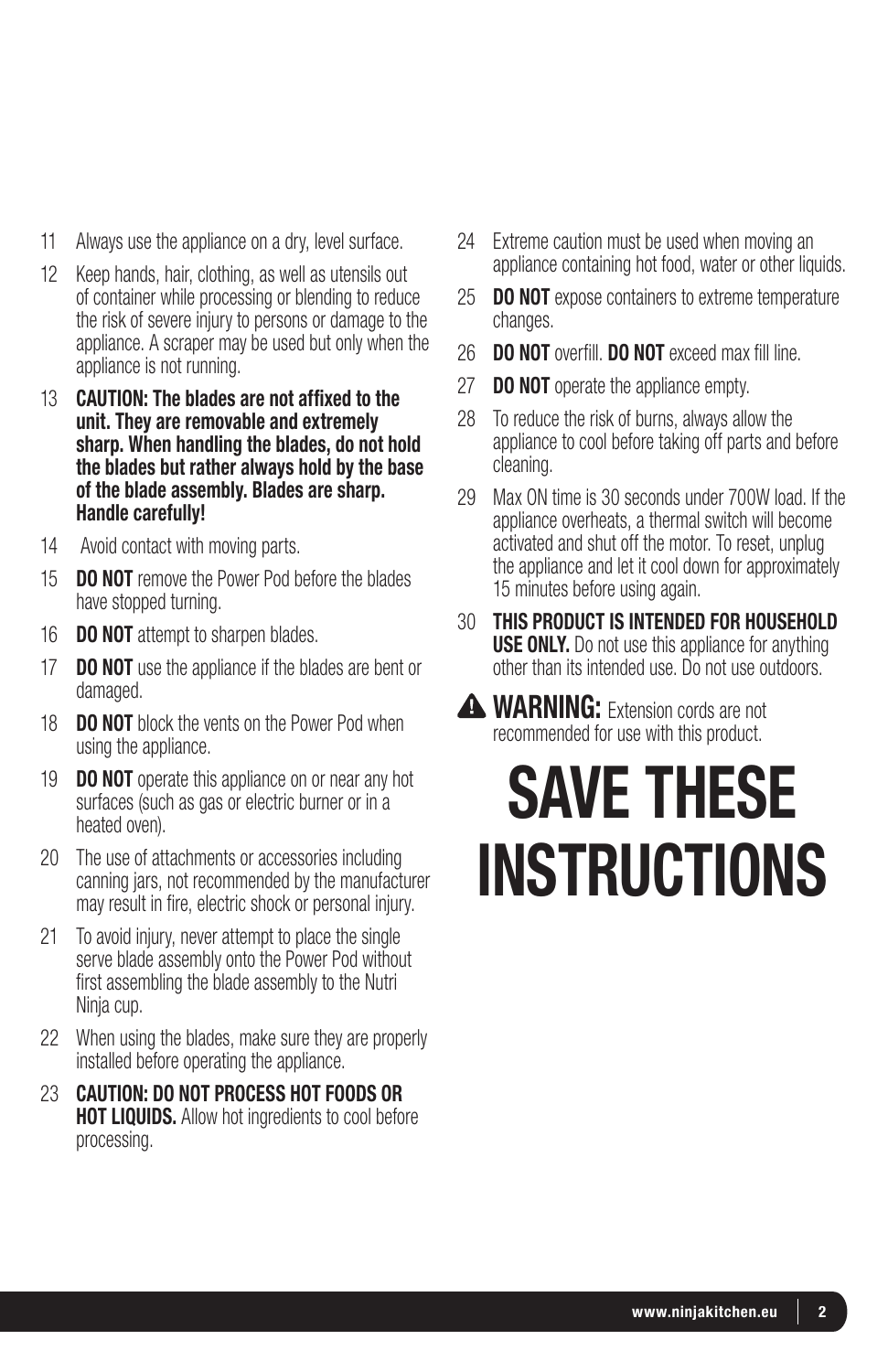This appliance complies with the WEEE-Directive 2012/19/EU on the disposal of electrical and electronic equipment (WEEE).



This marking indicates that this product should not be disposed with other household wastes throughout the EU. To prevent possible harm to the environment or human health from uncontrolled waste disposal, recycle it responsibly to promote the sustainable reuse of material sources. To return your used device, please use the return and collection systems or contact the retailer where this product was purchased. They can take this product for environmental safe recycling.

This appliance complies with the European directives for electromagnetic compatibility (EMC) 2014/30/EU and its revisions, as well as Low Voltage Directive (LVD) 2014/35/EU and its revisions.

Guarantee: This product is unconditionally guaranteed for one year against all defects of workmanship and materials. This guarantee does not affect your statutory rights. If this product proves unsatisfactory please contact our customer service department on freephone 0800 862 0453 or by e-mail ukservice@euro-pro.com.

#### THIS BOOK COVERS MODEL NUMBERS:

QB3001UK 30 QB3001UKMK 30 QB3001UKMR 30

#### TECHNICAL SPECIFICATIONS

Power: 700 Watts Single Serve Capacity: 470 ml

Voltage: 220-240V~, 50/60hz

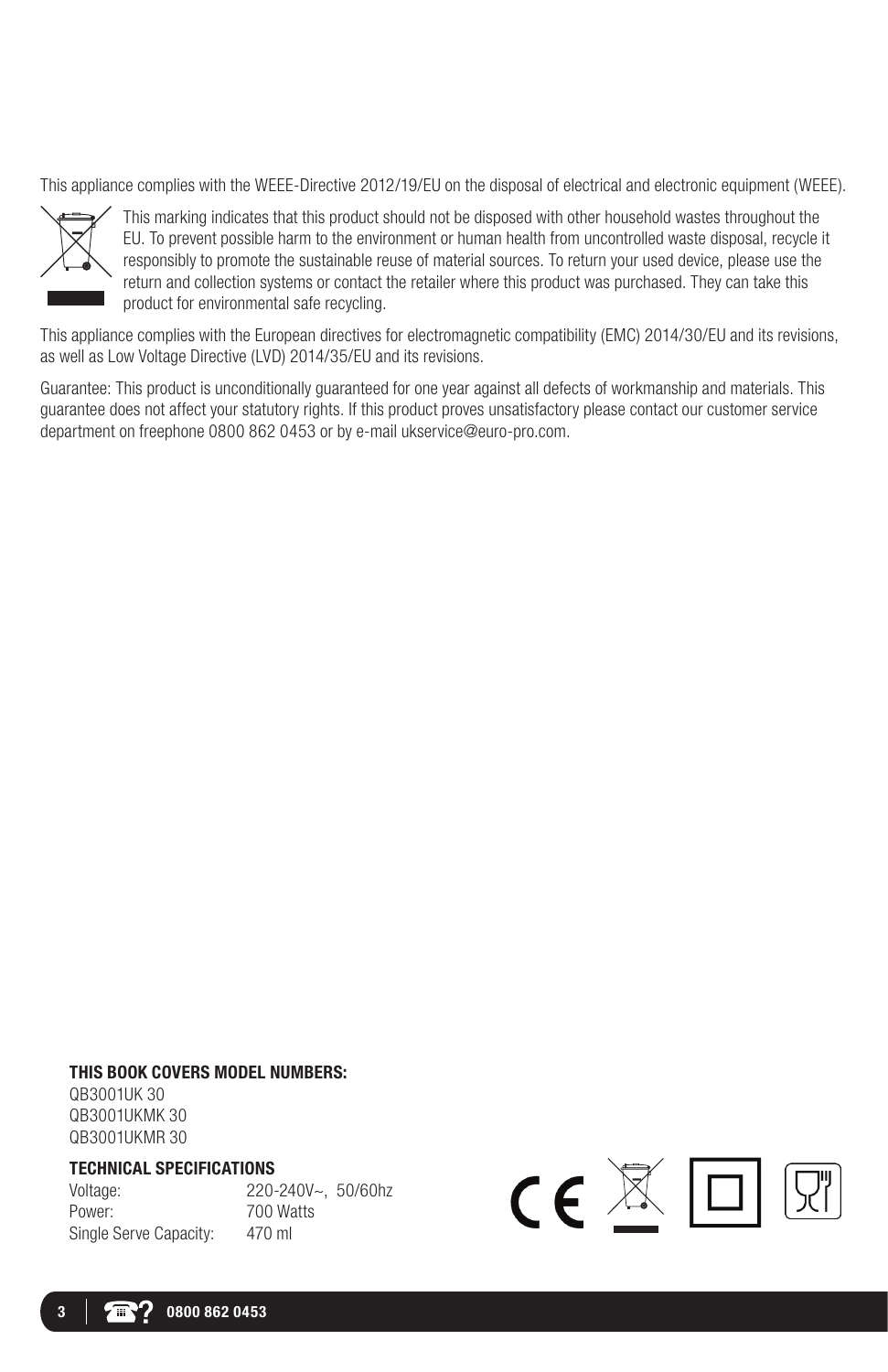### **Contents**

| Thank you for                  |  |
|--------------------------------|--|
| purchasing the                 |  |
| Nutri Ninja <sup>®</sup> Slim. |  |
|                                |  |
|                                |  |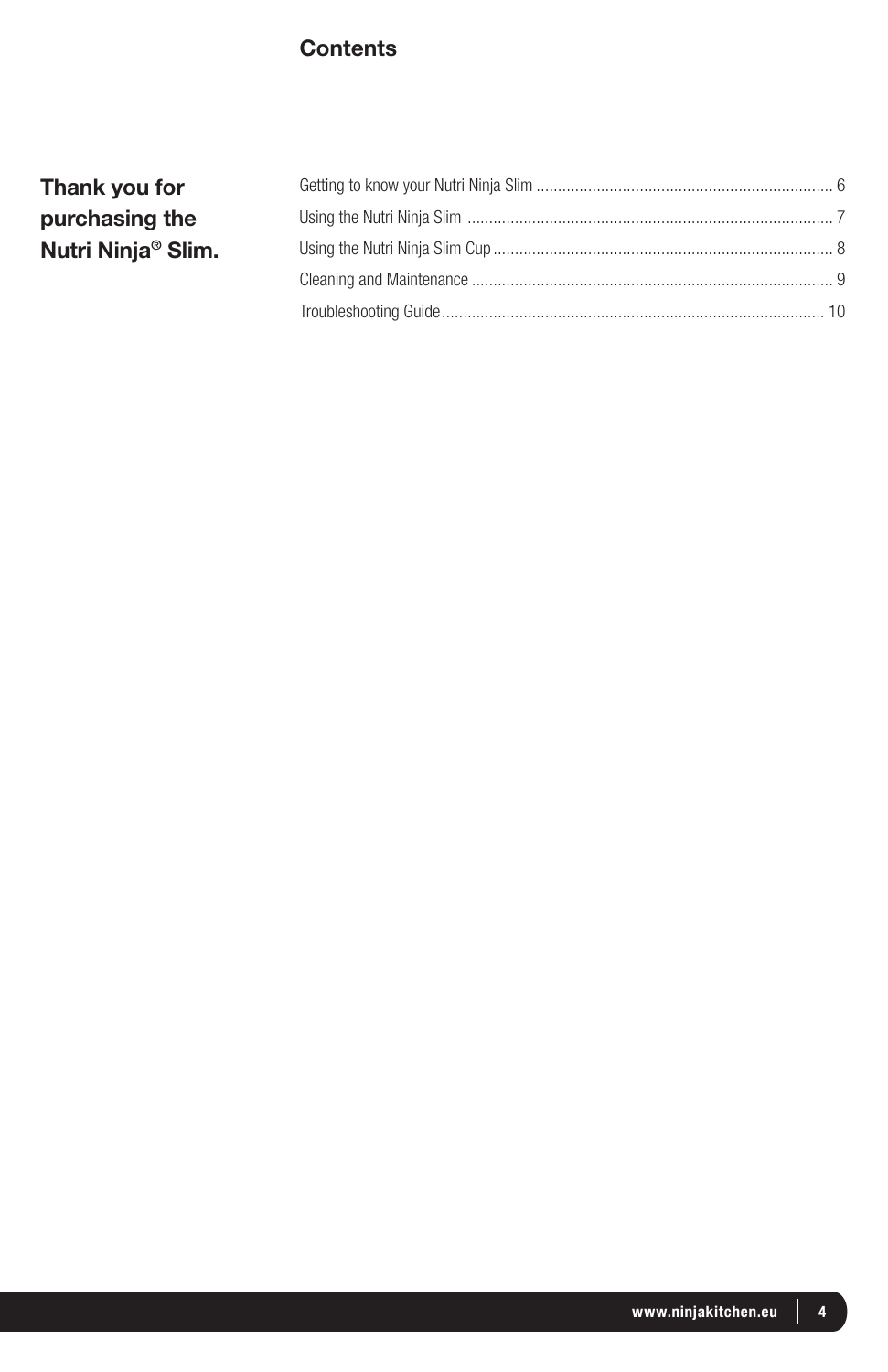The Nutri Ninja® Slim is an indispensable kitchen tool that is perfect for blending, chopping, mixing or pureeing when preparing your favourite recipes. For best results, be sure to carefully read all the instructions contained in the manual before using this appliance.



#### FEATURES:

- Interchangeable "Slim" Power Pod that flips for different meal-making functions.
- Single Serve Blending in 470 ml Nutri Ninja Cups.
- BPA Free Nutri Ninja Cups and Sip & Seal<sup>®</sup> Lids.
- Hidden Drain Holes prevent water retention from dishwasher.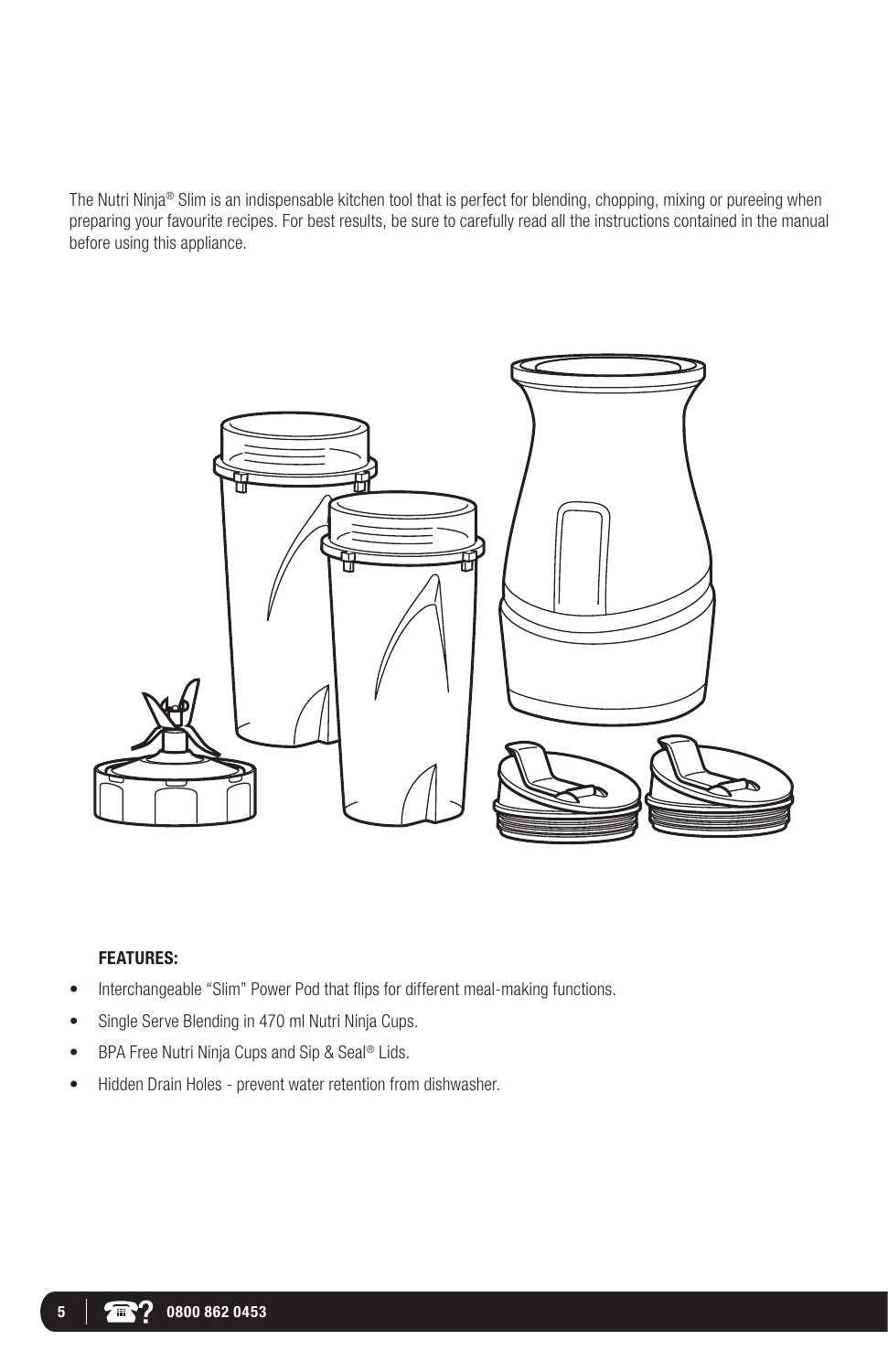# Getting To Know Your Nutri Ninja® Slim



. . . . . . . . . . . .







- a Power Pod
- **b** 470 ml Nutri Ninja Cup (x2)
- c Nutri Ninja Blade Assembly
- d Sip & Seal® Lid (x2)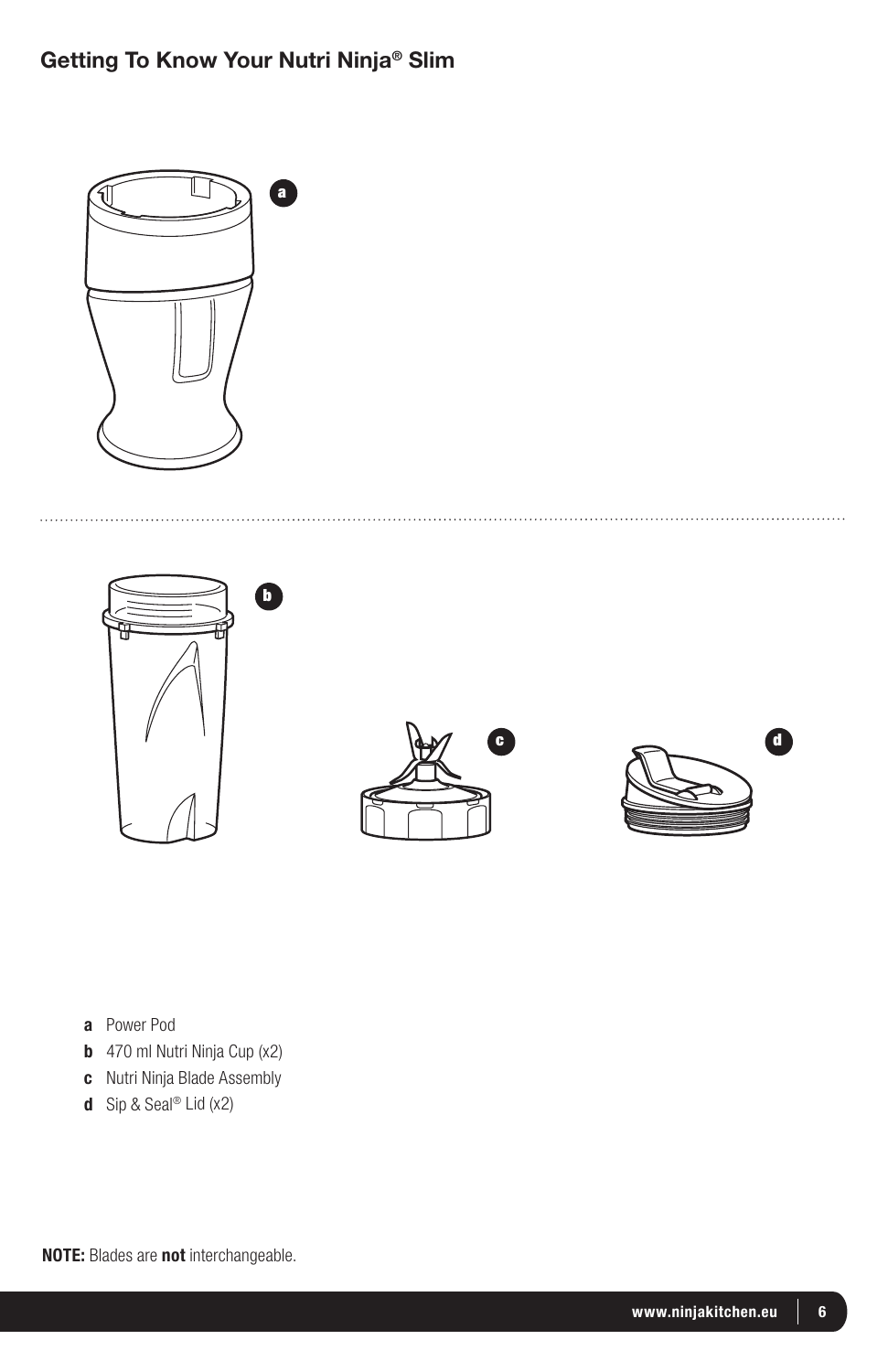### Using the Nutri Ninja® Slim

#### PLEASE KEEP THESE IMPORTANT SAFEGUARDS IN MIND WHEN USING THE APPLIANCE:

- A WARNING: Never leave the appliance unattended while in use.
- **A** CAUTION: DO NOT PROCESS HOT FOODS OR HOT LIQUIDS.
- **A** IMPORTANT: DO NOT attempt to operate the appliance without the lid on.
- $\triangle$  IMPORTANT: Never run the appliance empty.

#### BEFORE FIRST USE

- 1 Remove all packaging material and labels from the appliance.
- 2 Wash the Sip & Seal<sup>®</sup> lids, Nutri Ninja<sup>®</sup> cups and Nutri Ninja Blade Assembly in warm, soapy water with a soft cloth.
- CAUTION: Handle the Nutri Ninja Blade Assembly with care when washing as the blades are very sharp.
- 3 Rinse and dry thoroughly.
- 4 The Power Pod is **NOT** dishwasher safe. Do not submerge in water.
- 5 The Sip & Seal lids, Nutri Ninja cups and Nutri Ninja Blade Assembly are all dishwasher safe. It is recommended that the Sip & Seal lids and Nutri Ninja Blade Assembly be placed on the top rack. Ensure that the blades are removed from the containers before placing in the dishwasher.
- **6** Wipe the Power Pod clean with a damp cloth and wipe dry.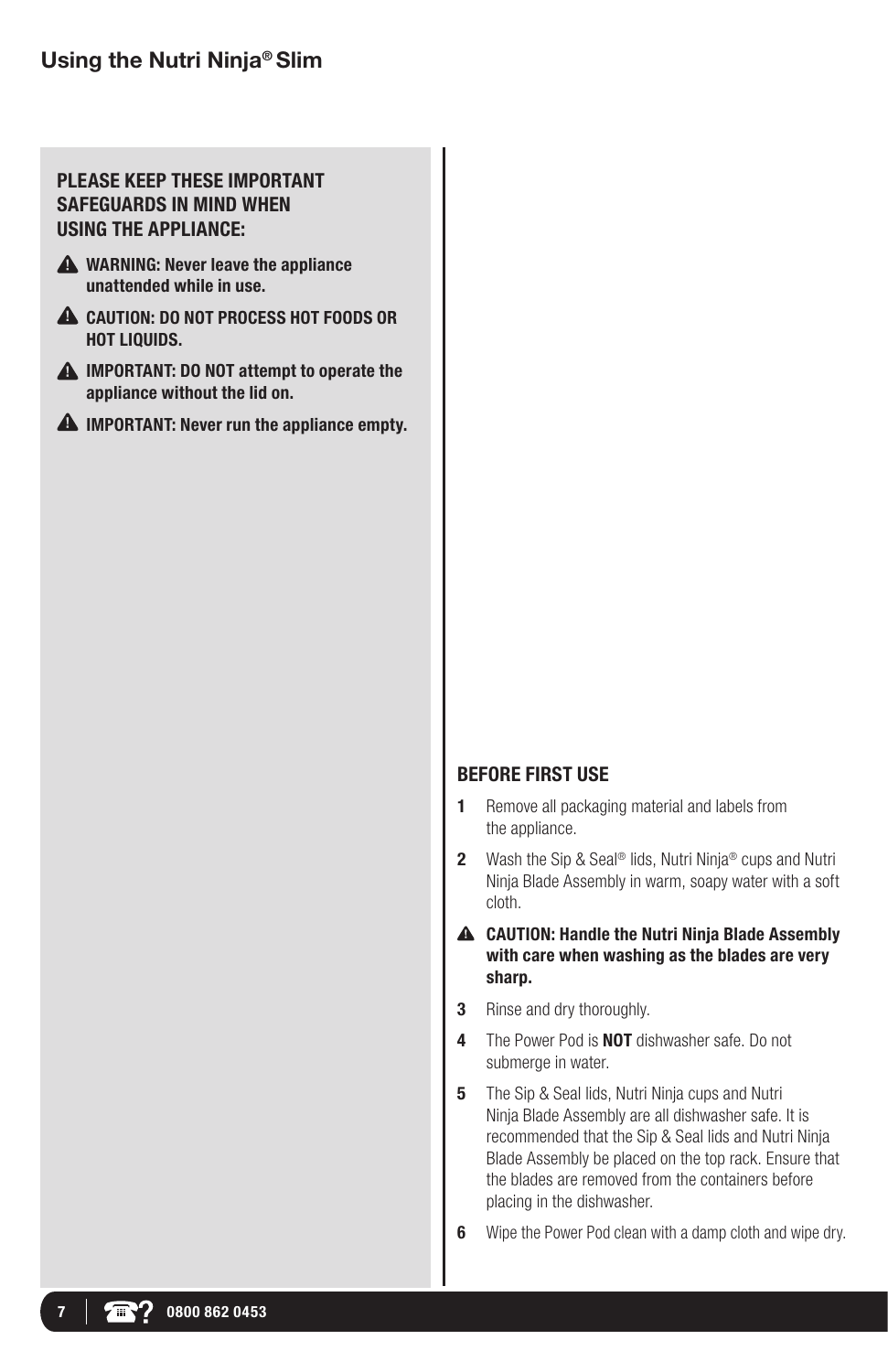### Using the Nutri Ninja® Slim Cup



#### **A** IMPORTANT: Make sure that the Power Pod is plugged in for use.

- 1 Place the Power Pod upside down on a clean, dry, level surface such as a counter or table top.
- 2 Add ingredients to the single serve cup.

NOTE: Do not overfill! To avoid spilling, do not add ingredients past the "Max" fill line.

- **3** Place the single serve blade onto the cup and screw it tightly until a good seal is achieved. (Fig. 1)
- 4 Turn the Nutri Ninja cup upside down and place it onto the Power Pod. Press down on the single serve cup to pulse or blend. (Fig. 2, Fig. 3)
- 5 Once desired consistency is reached, remove pressure from single serve cup. Pull straight up to remove. (Fig. 4)
- **6** Turn the cup upright and remove the single serve blade by twisting the Nutri Ninja Blade Assembly anticlockwise.
- 7 Place the Sip & Seal<sup>®</sup> drinking lid onto the single serve drink cup, twist to seal and enjoy!
- 8 Make sure that the Power Pod is unplugged when not in use.

NOTE: To order additional Nutri Ninja Cups, please visit our website: www.ninjakitchen.eu or feel free to contact customer service: 0800 862 0453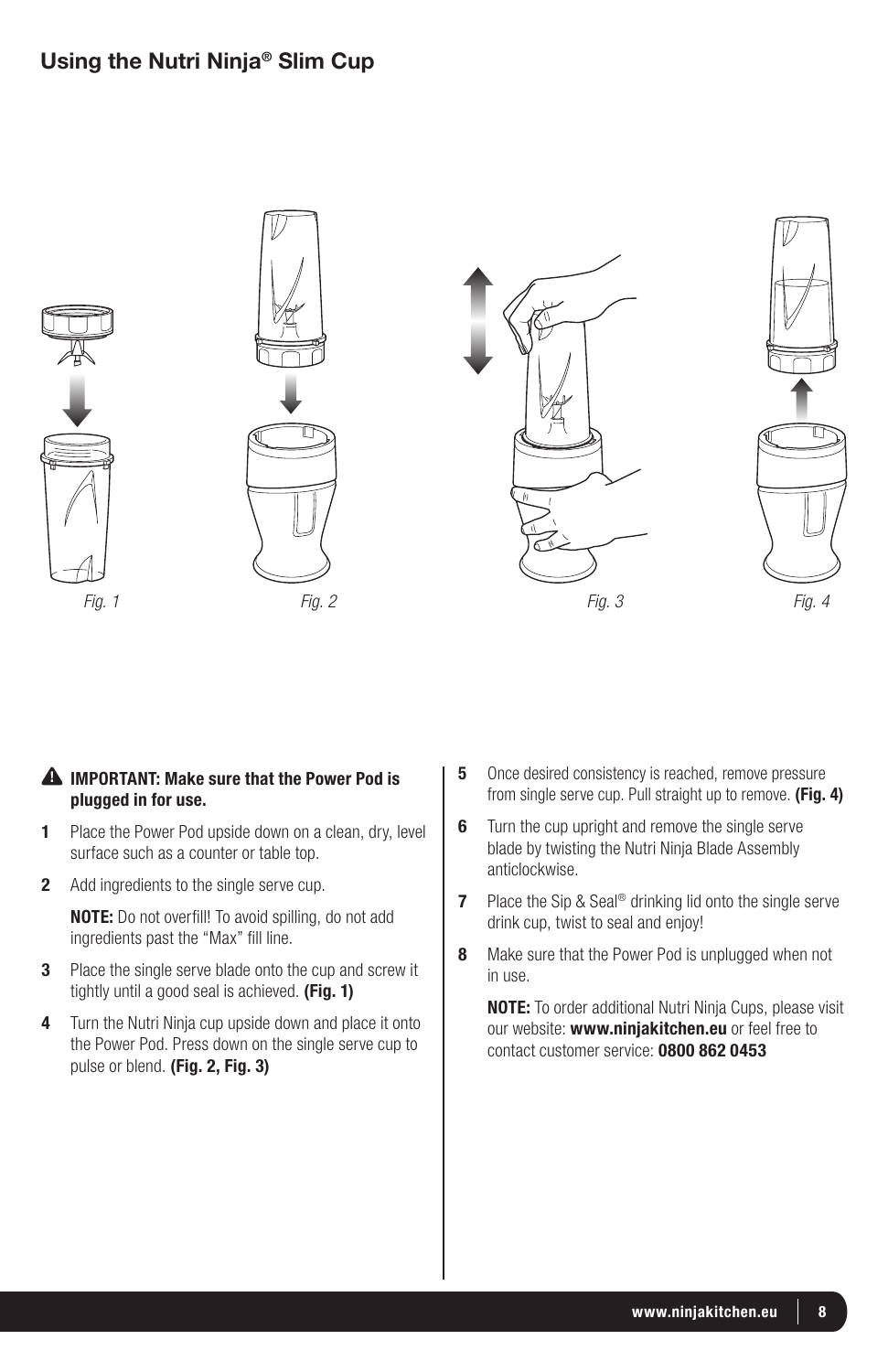### Cleaning and Maintenance

#### HOW TO CLEAN

- **A** CAUTION: Make sure that the Power Pod is unplugged from the power source before inserting or removing any attachment and before cleaning.
- CAUTION: DO NOT immerse the Power Pod in water or any other liquid.
- **A** CAUTION: Use caution when handling the Nutri Ninja® Blade Assembly as the blades are very sharp.
- 1 Separate all parts from each other.
- **2** Clean the Power Pod with a damp cloth and wipe dry.
- 3 Place Nutri Ninja cups, Sip & Seal<sup>®</sup> lids, and the Nutri Ninja Blade Assembly on the top rack of the dishwasher.

#### OR

4 Carefully hand wash the lids, cups, and Nutri Ninja Blade Assembly in warm, soapy water with a soft cloth.

If the appliance needs servicing, please call customer service at 0800 862 0453.

#### HOW TO STORE

**1** Secure the power cord by wrapping the cord around the Power Pod. Store the rest of the components in a safe place where they will not be damaged and will not cause a hazard.

#### RESETTING THE MOTOR THERMOSTAT

The **Nutri Ninia Slim** features a unique safety system which prevents damage to the unit's motor and drive system should it be inadvertently overloaded. If the appliance is being overloaded, the motor will stop. To reset the appliance, follow the resetting procedure below:

- 1 Unplug the appliance from the electrical outlet.
- 2 Remove the cup from the Power Pod, empty the container and ensure that no food is jamming the Nutri Ninja Blade Assembly.
- **3** Allow the appliance to cool for approximately 15 minutes.
- 4 Refill the cup, place the cup in the Power Pod, and re-plug the appliance into the electrical outlet.
- **5** Proceed to use the appliance while making sure not to exceed the recommended maximum capacities.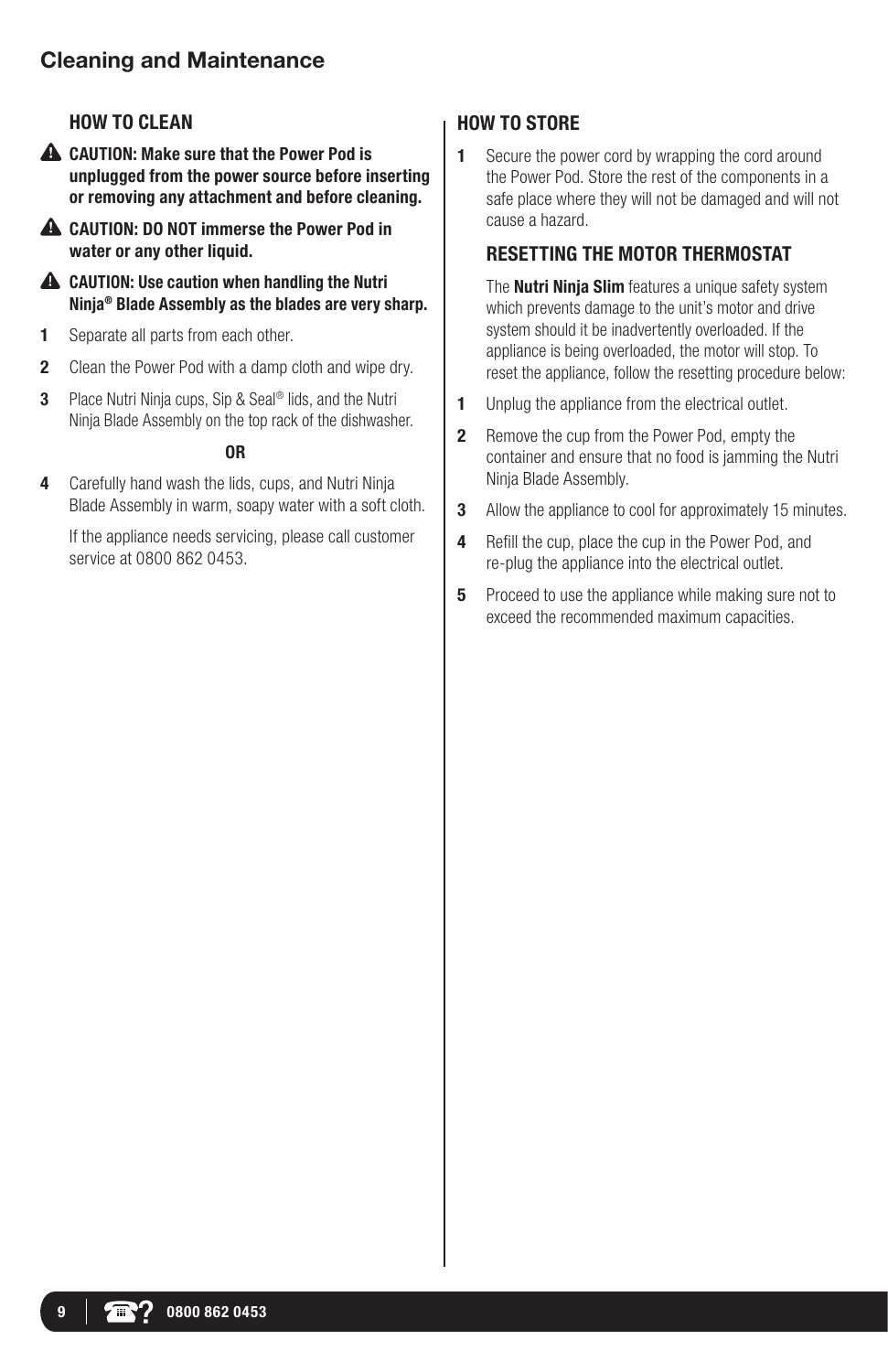## Troubleshooting Guide

| <b>PROBLEMS</b>                                       | <b>POSSIBLE REASONS &amp; SOLUTIONS</b>                                                                                                                                                                   |
|-------------------------------------------------------|-----------------------------------------------------------------------------------------------------------------------------------------------------------------------------------------------------------|
| Motor doesn't start or<br>blades don't rotate.        | Make sure the Nutri Ninja® cup is securely placed onto Power Pod.<br>٠                                                                                                                                    |
|                                                       | Check that the plug is securely inserted into the electrical outlet.<br>٠                                                                                                                                 |
|                                                       | Check fuse or breaker in your home. Replace fuse/reset breaker.<br>$\bullet$                                                                                                                              |
|                                                       | Check that the inside of the Power Pod is clean and there is no food blocking<br>٠<br>the connection between Power Pod and Nutri Ninja cup.                                                               |
|                                                       | There is too much food in the container. Unplug the Power Pod. Remove<br>some food and try again.                                                                                                         |
|                                                       | The unit has overheated. Unplug and wait approximately 15 minutes before<br>$\bullet$<br>using again.                                                                                                     |
| Food is unevenly chopped.                             | Either too much food is being chopped at one time, or the pieces are not<br>$\bullet$<br>small enough. Try cutting the food into smaller pieces of even size and<br>processing smaller amounts per batch. |
|                                                       | Adjust pulse duration or pulse time.                                                                                                                                                                      |
| Food is chopped too finely or<br>is too watery.       | The food has been overprocessed. Use brief pulses or process for a shorter<br>time. Let blades stop completely between pulses.                                                                            |
| Food collects on the sides of<br>the Nutri Ninja cup. | Too much food is being processed at one time. Turn the Power Pod off. When<br>the blades stop rotating, remove the cup from the Power Pod. Remove some<br>of the food being processed.                    |
| Snow from ice cannot be<br>achieved.                  | Do not use ice that has been sitting out or has started to melt.                                                                                                                                          |
|                                                       | Be sure to use short pulses in the beginning to break up large pieces.<br>$\bullet$                                                                                                                       |

#### To purchase replacement parts, please visit our website: www.ninjakitchen.eu or contact customer service: 0800 862 0453